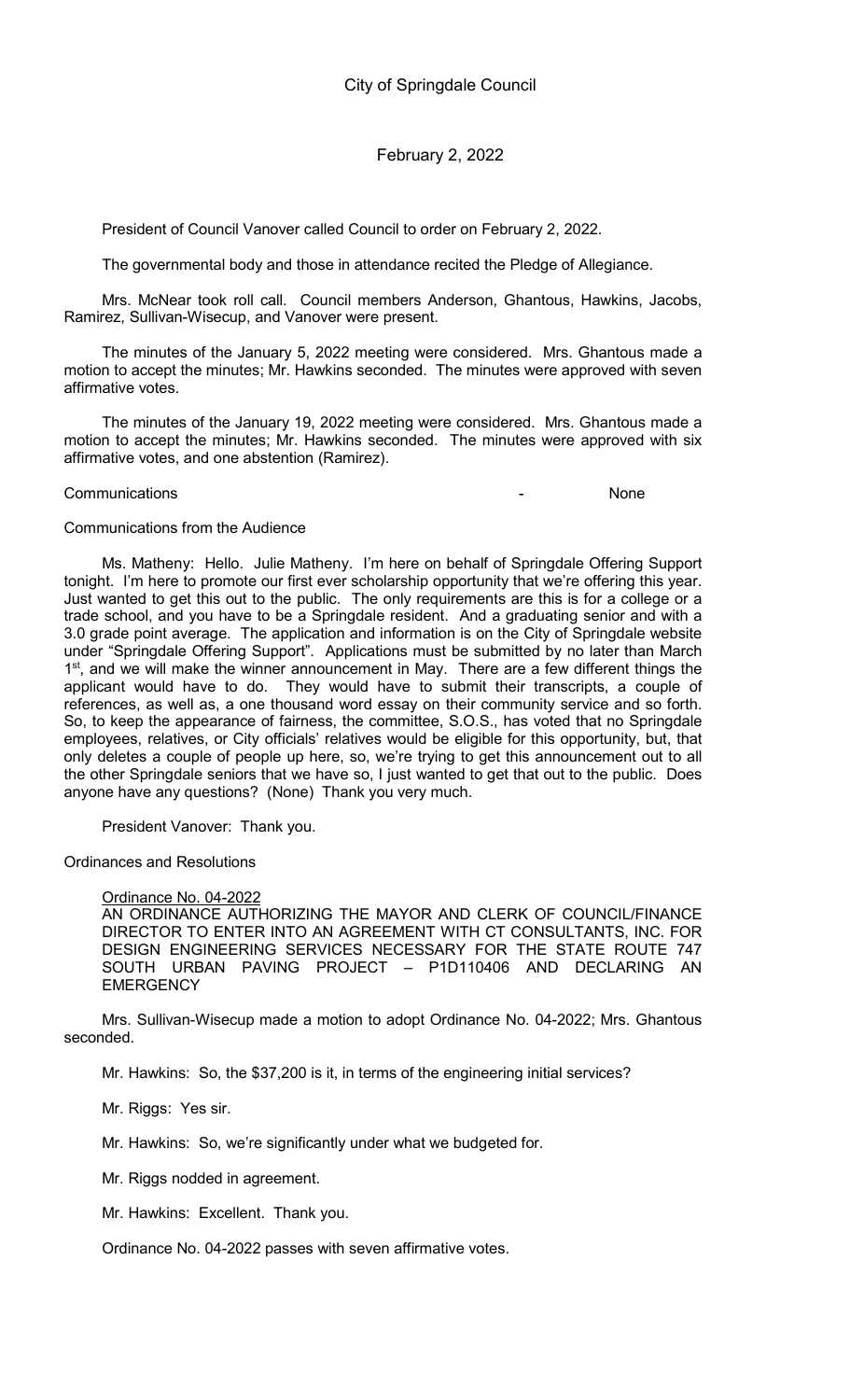Resolution No. R04-2022

A RESOLUTION AUTHORIZING THE CITY ADMINISTRATOR TO EXECUTE AN AGREEMENT WITH THE BOARD OF HAMILTON COUNTY COMMISSIONERS TO ADMINISTER THE COMMUNITY REVITALIZATION GRANT AWARD TO REPAIR AND REHABILITATE OUTDOOR TENNIS AND BASKETBALL COURTS AT 11999 LAWNVIEW AVENUE

Mrs. Ghantous made a motion to adopt Resolution No. R04-2022; Mrs. Sullivan-Wisecup seconded.

Mr. Jones: I don't if Mr. (Brian) Uhl wants to talk briefly about this, but, he worked with Charlie Wilson, and, actually made an application for this particular grant, and I didn't know if he'd want to say something about that.

Mr. Uhl: Thank you. This was part of a plan to kind of apply for some grant funding that was becoming available both by way of Hamilton County, and also the State Capital Bill Funds. We needed to have some type of a "shovel-ready" project. We didn't really have any. We know there's some things in the future that we can apply for State Capital funds for in the State budget, but, this was one that we had kind of looming with our Parks and Recreation Department and knew we could apply for funding to hopefully revitalize these cracked courts. And, in the process of the tennis courts, making some additional pickle ball courts. So, we would take the four existing tennis courts, and rehabilitate the whole surface, keep two tennis courts, and create four pickle ball courts. And then, also move over and rehabilitate the entire basketball courts as well to include new basketball rims and backboards, and everything. So, that's part of the bigger project. A lot of this information has to get forwarded on to those folks by the end of this week as well. But, the Hamilton County grant was one portion of this grant opportunity.

Mr. Ramirez: I have a question about the use of those courts from my days on the Rec Commission and working at the Rec Center. I was led to believe since we use funds from the State and from Hamilton County that those facilities are open to anyone; not just people that may reside in Springdale, or may have a recreation membership. Is that true?

Mr. Uhl: That's correct.

Mr. Ramirez: Thank you.

Resolution No. R04-2022 passes with seven affirmative votes.

### Old Business

Mayor Webster: I was a little slow with the "Old Business". I can't imagine all of you aren't aware of the fact that we have sold the property. There's a big red "sold" sign up there. (Applause), and I'd almost given up hope. They just kept pushing it back and back and back. Anyway, it's done. The money's in the bank, and we no longer own the Sheraton property. So, we're anxious to see the cranes arrive on the site and something come up out of the ground. And, hopefully, it will happen this year sometime.

President Vanover: I was going to volunteer my chainsaw to take the interstate sign down.

Mayor Webster: I'm not sure what's going to happen with that big sign. Some crazy explosion.

President Vanover: There you go.

New Business **None** None is a set of the set of the set of the set of the set of the set of the set of the set of the set of the set of the set of the set of the set of the set of the set of the set of the set of the set o

Meetings and Announcements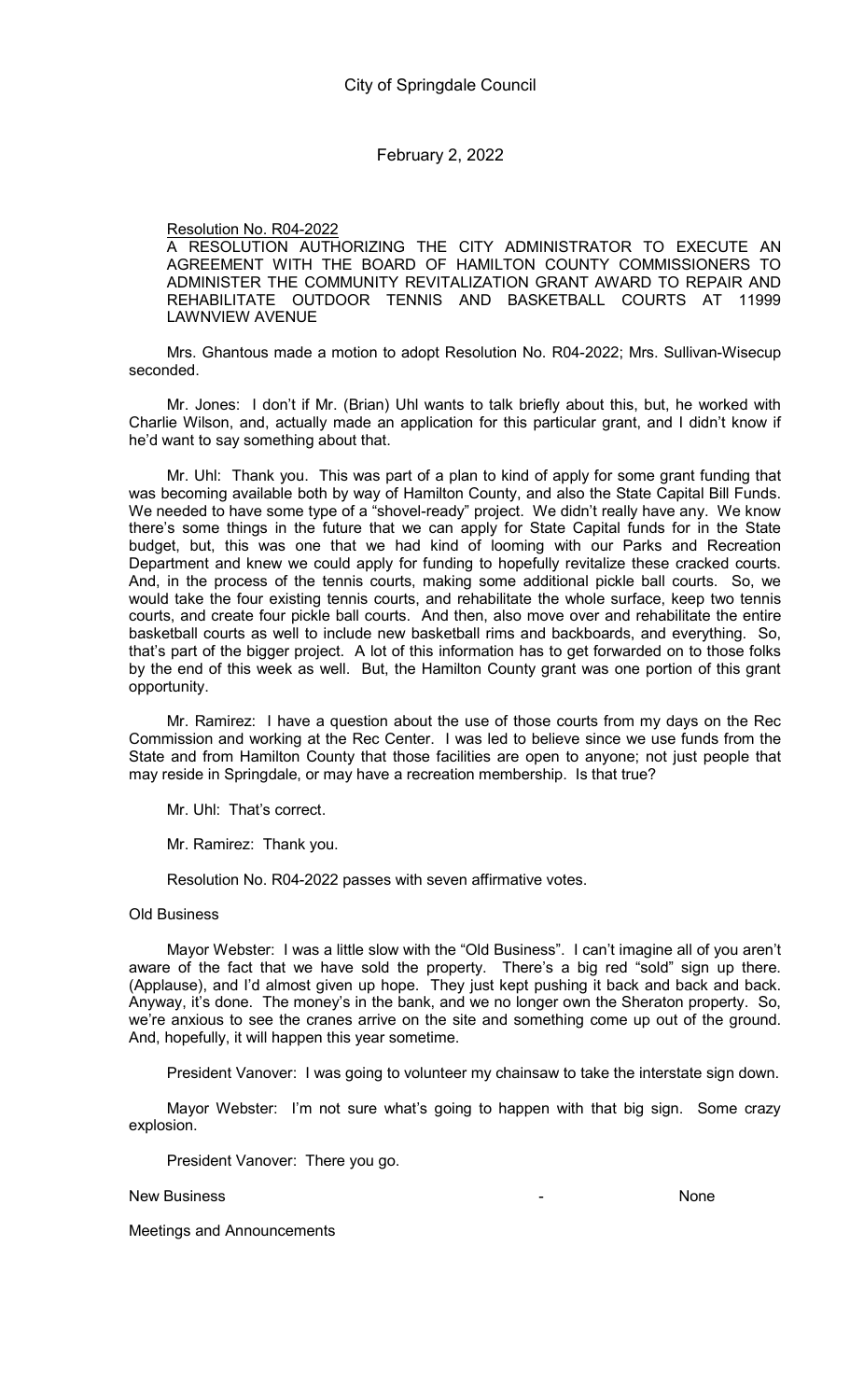Mrs. Sullivan-Wisecup: Planning Commission will be meeting next Tuesday, the 8<sup>th</sup> at 7:00 p.m. in these chambers.

Mr. Uhl: I just wanted to make everyone aware to the general viewing public that we had to cancel the public open house for the Comprehensive Plan. We did select a new date, and that will be Tuesday, February 14<sup>th</sup>; same times, 5:30 to 7:30 p.m. Additionally, the Civil Service Commission has elected to cancel their February 3<sup>rd</sup> meeting as well. So, they will meet at their regularly scheduled meeting on March 3<sup>rd</sup> at 2:00 p.m. I'm sorry, February 15<sup>th</sup>. I apologize.

Mr. Anderson: By way of announcement, I promised to pass along this from some residents that talked to me that they really appreciated the Public Works the way they handled the last snow/ice storm that we had. Even though it seems like it's going to pale in comparison. The comment that came back to me that was most telling was you could really tell when you got to Springdale streets, and that included not just Kemper Road, but also the residential, and that's appreciated. So, I say that. I'd heard that feedback before the next storm was forecasted, so I hope they can maintain that as we come up, but I'd promised that I would pass on the thanks. So, "thank you" to Public Works.

Communications from the Audience - None

### Update on legislation still in development

Mr. Hawkins: As you review your Internal Memorandum, Item Number I was addressed with Ordinance No. 04-2022; An Ordinance Authorizing an Agreement with CT Consultants for Design Engineering Services for the State Route 747 South Urban Paving Program and Declaring an Emergency. That passed with a 7-0 vote. Item Number II was addressed with Resolution No. R04-2022; A Resolution Authorizing the City Administrator to Execute an Agreement with the Board of Hamilton County Commissioners to Administer the Community Revitalization Grant Award to Repair and Rehabilitate Outdoor Tennis and Basketball Courts at 11999 Lawnview Avenue. That passed with a 7-0 vote. All other matters were forthcoming.

Recap of legislative items requested for next Council meeting

Mr. Hawkins: There's a request for An Ordinance Authorizing the Execution of an Agreement with CSX Transportation, Inc. Related to the Construction of Improvements to be Made to the East Kemper Road CSX Bridge and Declaring an Emergency. There's a request for An Ordinance Authorizing an Agreement with the Lowest and Best Bidder for the State Route 747 Curb Replacement Project and Declaring an Emergency. There's a request for A Resolution Declaring the Necessity of Improving Drive Aprons in the Public Right-of-Way as a Part of the State Route 747 Curb Replacement Project. And, that would be it in terms of the next meeting, unless there's anything else from Council or the Administration.

Mrs. Ghantous: I missed my cue a little bit ago. I was supposed to let you know that the Rules and Laws Committee met today to discuss the peer-to-peer car situation. And, Mr. Braun presented the final draft, and the Committee voted in favor of that. And, it will be on the agenda next time for the first reading. Thank you.